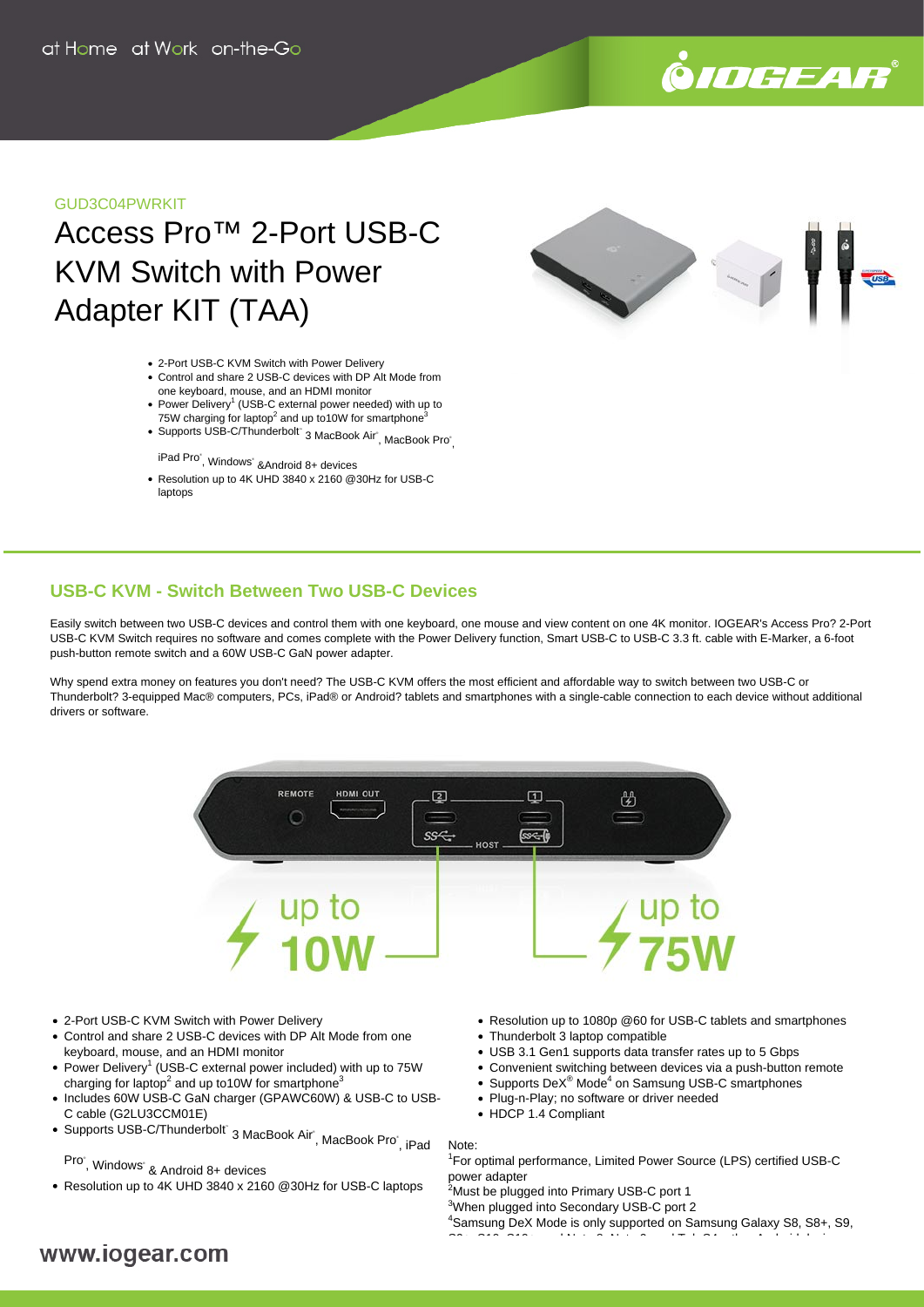







www.iogear.com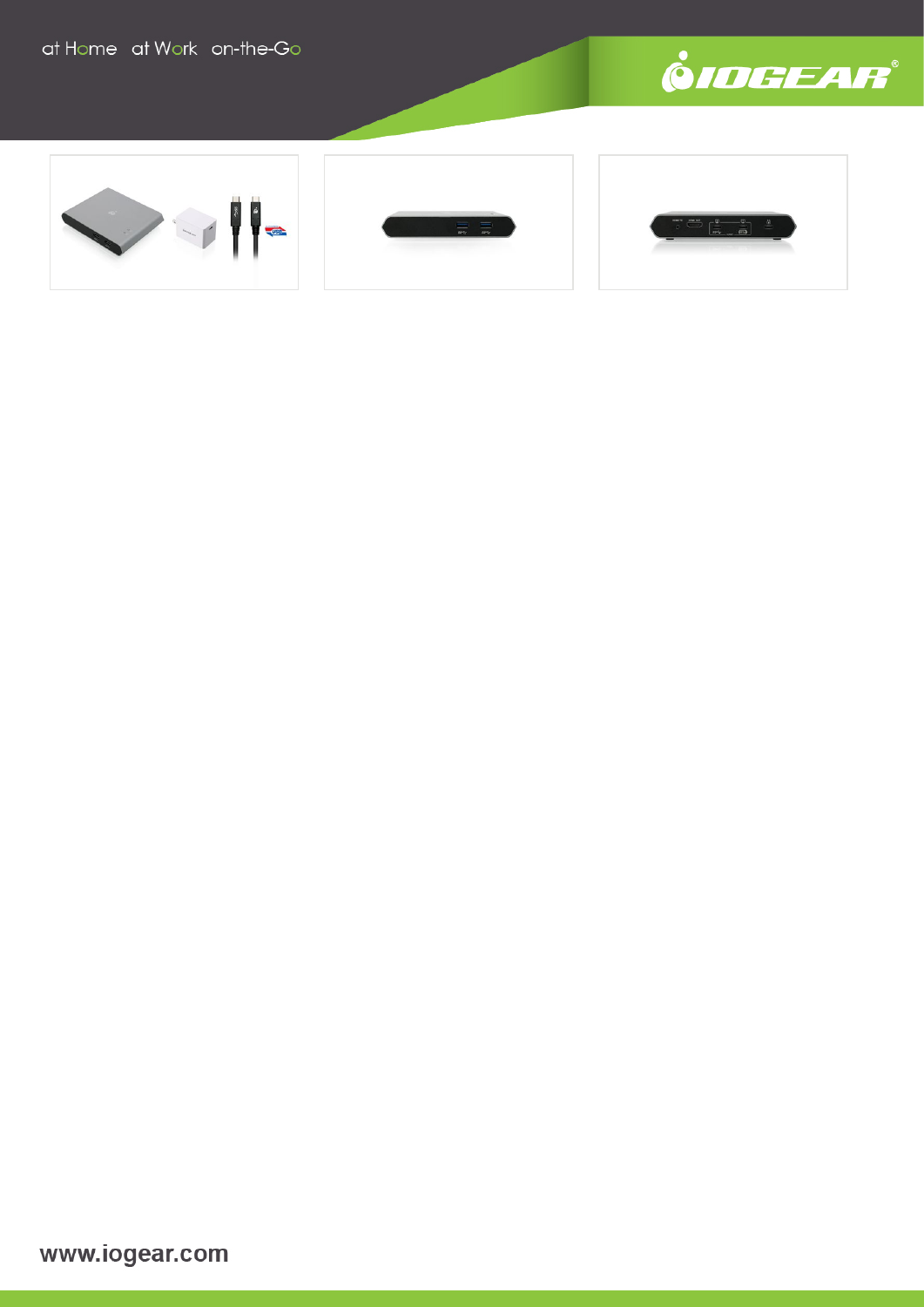



#### **Requirements**

• Sources:

 $\circ$  USB-C enabled devices with DP-Alt Mode over USB-C USB-C external power source (recommend a Limited Power Source (LPS) certified USB-C power adapter)

# **Package Contents**

- 1x GUD3C04
- 1x GPAWC60W
- 1x G2LU3CCM01E

- Console:
	- HDMI monitor
	- Standard
	- wired 104 keys USB
	- keyboard Standard wired 2 or 3-button USB mouse
	-
- Operations:
	- Windows<sup>®</sup> 10 (32/64 bit)+
		- MacOS<sup>®</sup> X
		- 10.12+
		- ∘ iPadOS® 12.1+; iPad Pro® 3rd generation  $(2018)^1$
		- $\circ$  Android 8+<sup>2</sup>
		- Chrome OS<sup>®</sup>

<sup>1</sup> For complete HID keyboard and mouse support, iPadOS 13+ is recommended <sup>2</sup>DeX Mode is only supported on Samsung Galaxy S8, S8+, S9, S9+, and Note 8, Note 9, and Tab S4 for extended screen; other Android devices support mirror screen